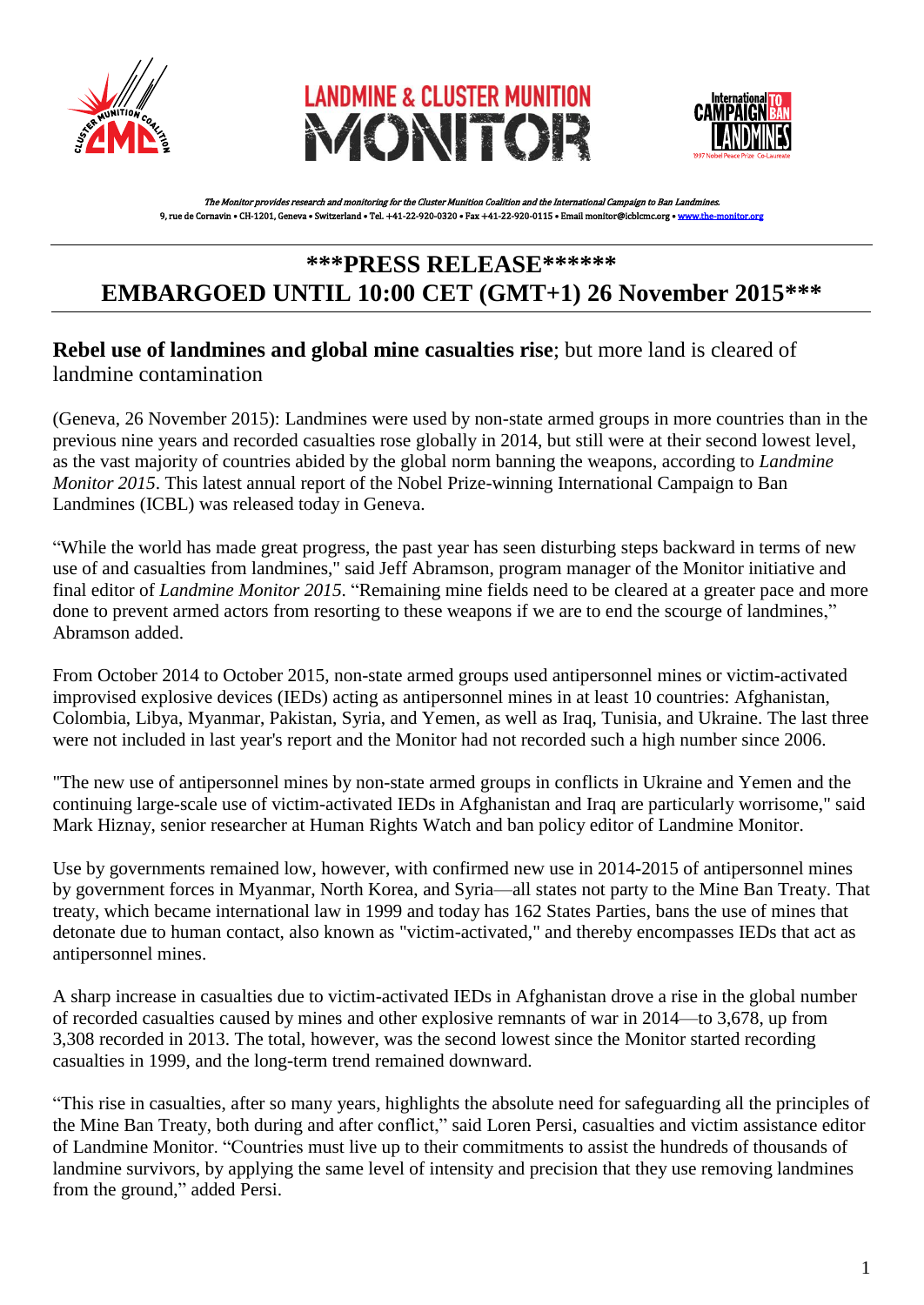In 2014, there was an average of ten victims per day, compared to the 25 each day reported in 1999. As in previous recent reports, the vast majority of the recorded casualties were civilians (80%). The Monitor reports that there have been at least 225,000 landmine survivors over time, but expects the number to be much higher.

### *More contamination cleared but financial support down for a second year*

In September 2015, Mozambique declared itself mine-free, ending a long legacy of landmine contamination. It is the 28<sup>th</sup> State Party to complete landmine clearance since the treaty entered into force. Yet, 57 countries (33 of which are treaty members) and four other areas (Kosovo, Nagorno-Karabakh, Somaliland, and Western Sahara) are known to have mine contamination.

In 2014, at least 200 $\text{km}^2$  of mined areas were reported cleared—up from 185  $\text{km}^2$  in 2013—destroying more than 230,000 antipersonnel mines. The mine action programs in Afghanistan, Cambodia, and Croatia continued to account for the large majority of area cleared worldwide.

"The pace of clearance, however, lagged behind the goal set last year at the treaty's Third Review Conference of completing clearance in all States Parties by 2025," said Amelie Chayer, ICBL's government liaison and policy manager. "Of the 33 States Parties that have confirmed landmine contamination, 27 have been granted at least one extension period, as allowed under the treaty. However, only three appear to be on track to meet their clearance deadlines," added Chayer.

Donors and affected states contributed US\$610 million in international and national support to mine action in 2014, the majority of which was targeted toward clearing contamination and educating those at risk. This was a decrease of \$30 million compared to 2013, and the second year of decline from the record level of \$681 million in 2012.

In 2014, a total of 42 states and three other areas received \$417 million in support from donors, and 13 affected states provided \$194 million in national support to their own mine action programs. International support to Afghanistan, which remained the top recipient by far, dropped from \$68 million in 2013 to \$49 million in 2014. Appropriations to mine action within peacekeeping obligations, however, rose 10% in 2014, to reach a total of \$166 million.

Additional key findings from the report include:

- In 2014, children accounted for 39% of all civilian casualties where the age was known. Women and girls made up 12% of all casualties where the sex was known, the same as in 2012 and 2013.
- Most States Parties with significant numbers of mine victims made considerable progress in victim assistance, but still face many challenges.
- Collectively, States Parties have destroyed more than 49 million stockpiled antipersonnel mines, including more than 530,000 destroyed in 2014, with Finland being the most recent country to complete destruction.
- Belarus, Greece, and Ukraine remain in violation of the treaty after having failed to complete the destruction of their stockpiles by their four-year deadline. Belarus and Greece had a deadline of 1 March 2008, while Ukraine had a deadline of 1 June 2010.
- For the past decade, the global trade in antipersonnel mines has consisted of a low level of illicit and unacknowledged transfers, but the appearance of mines in Sudan, Ukraine, and Yemen indicates that some form of market for, and trade in, antipersonnel mines exists.
- Down from a total of more than 50 producing states before the Mine Ban Treaty's existence, currently only 11 countries are identified as potential producers of antipersonnel mines and active production may be ongoing in as few as four countries: India, Myanmar, Pakistan, and South Korea. (Note: Singapore may soon be removed from the list of 11 potential producers. The last known company to manufacture landmines in that country indicated on 11 November that they would no longer do so.)